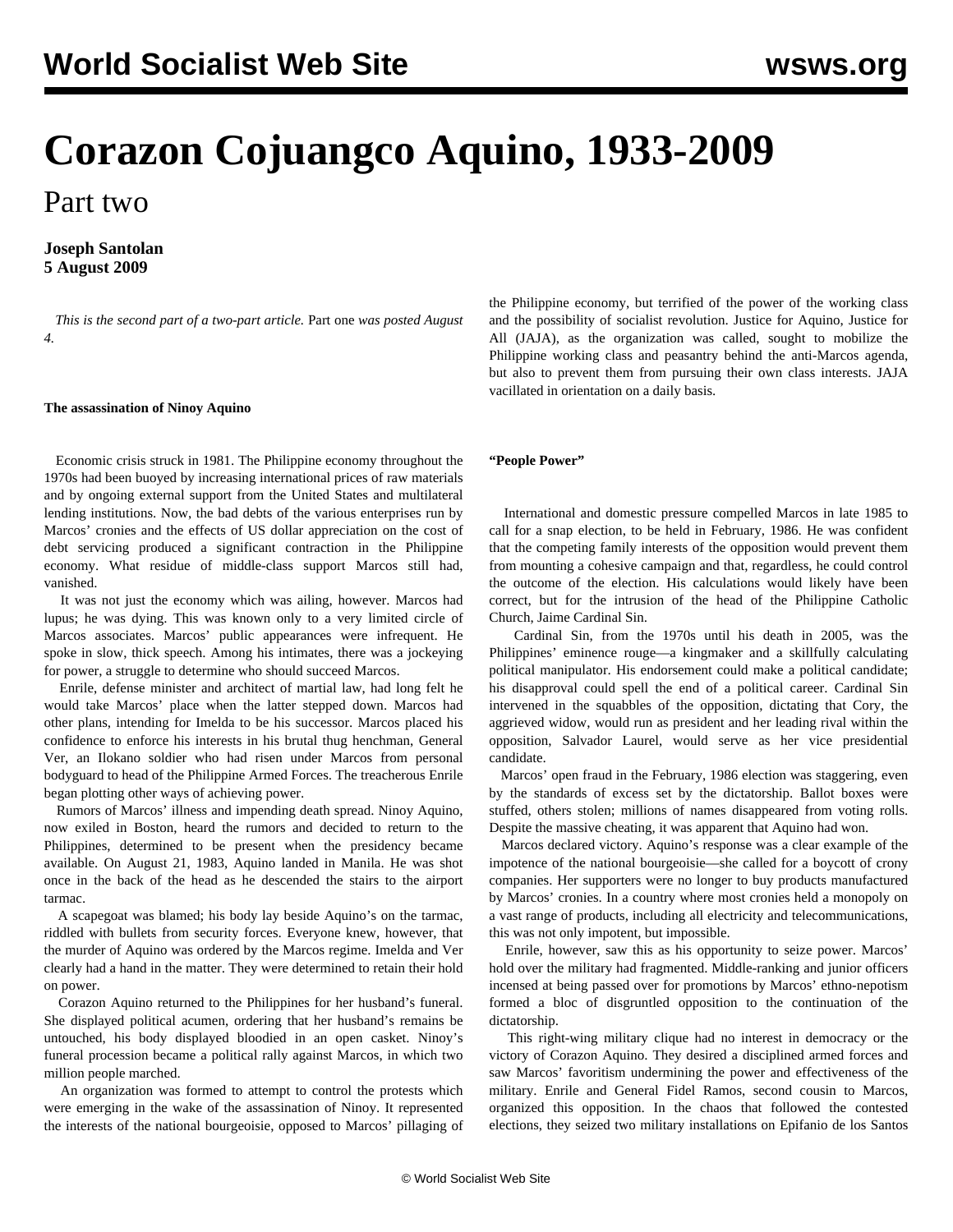Avenue (Edsa), the main thoroughfare of metropolitan Manila. Enrile intended to oust Marcos and declare himself prime minister.

 Marcos was ill and weary. He failed to respond promptly to the uprising. Twenty-four hours elapsed, more and more troops defected, and Cardinal Sin again intervened. He broadcast an appeal over the Catholic Radio Veritas, calling on supporters of Cory to flood Edsa and create a human cordon around the coup plotters. He effectively declared that the coup was on behalf of Cory Aquino.

 Tens of thousands of Filipinos answered the call. When Marcos finally ordered tanks sent against the coup, they found their way blocked by protestors. This event, which provided the international media startling images of unarmed nuns kneeling in front of tanks, became known as "People Power." Ver wanted to order the tanks to fire, but Marcos, again, hesitated.

 Many in the US State Department had long resented Reagan's intimate ties with Marcos. Marcos was bad for public relations; he was bad for business. Crony-controlled businesses and rampant corruption and bribery were not conducive to neoliberal free market policies which many desired to implement.

 The Reagans, however, had been close to the Marcoses since the 1960s, when Ronald and Nancy had visited the Philippines on a state visit as governor of California. Nancy and Imelda spoke to each other on the phone at times on a weekly basis. Vice President Bush famously toasted Marcos' "adherence to democratic principles" during a visit to the Philippines in the 1980s. After the snap election of February 1986, Reagan declared in a press conference that there had been violence and fraud "occurring on both sides."

 As the events of February unfolded, even Reagan's closest advisors abandoned Marcos. On Sunday, February 25, in a meeting at the White House, top advisers Shultz, Wolfowitz, Armacost and Poindexter argued that Marcos should relinquish power. CIA director Robert Gates and Defense Secretary Caspar Weinberger stuck with Marcos. So did Reagan.

 After much discussion, it was decided that Marcos should be offered exile in the United States. The message was conveyed to Marcos and at 9 pm on February 26, four helicopters flew him, Imelda, their children and Ver out of the country. The US put its support behind Aquino, who, thanks to the machinations of Sin, was positioned to be declared president. Enrile accepted the position of minister of defense under Aquino.

#### **The Aquino presidency**

 The ousting of a dictator has always been depicted as Aquino's supreme accomplishment. She restored democracy to the Philippines, all of the obituaries claim. She was not a great president, they concede, but what could you expect from "a simple housewife thrust into power?"

 This is but the fatuous repetition of myth. Marcos was removed from office by a military coup, the political machinations of a leading cleric, and the belated intervention of the US government.

 "People Power" has acquired a magical significance in Philippine politics. The idea seems to be that a strange combination of Marian devotion and the gathering of a mass of people undifferentiated by class on the corner of Edsa and Ortigas Avenue will somehow effect substantive change in Philippine society.

 This is not the only myth, however. Aquino was far from a "simple housewife" when she ran for president. This was, to be sure, how she presented herself in her campaign, a "simple housewife" driven by injustice to fight a dictator. It was a powerful image, but far from true.

 Corazon Aquino had been treasurer of the Cojuangco empire for 13 years when she ran for president. She was shrewd and calculating, a

woman accustomed to power, able to acquire wealth and able to keep it. She was also devoutly religious.

 This formed the subjective basis of her presidency. She had the psychology of a hacendera—she was owner of the vast Hacienda Luisita—and the mindset of a traditional Catholic.

 The hispanized Chinese mestizo oligarchy had changed over the previous century. Any trace of Chinese ancestry had long since been deliberately effaced. The Spanish heritage lingered only in the pretence to Castilian mannerisms—the oligarchs still fashioned themselves as Dons and Doñas.

 Their intimate ties to landed estates had also faded into the background as the oligarchs bought their way into every possible form of financial and industrial capitalism, both in the Philippines and abroad. They no longer lived on their estates. They lived in mansions in Manila—palaces of opulence but a short walk past heavily guarded barricades from sprawling shantytowns and grinding poverty.

 This, the psychology of Cory, scion of the Cojuangco dynasty, shaped how she responded to the objective basis of her presidency. She came to power on the basis of a fragmentary and tense alliance of hostile class forces.

 The junior-ranking officers of the coup attempt followed Enrile into support of the Aquino administration. They looked for a reform of the armed forces, rapid promotion for those previously passed over, and a sharp crackdown on the Communist Party, which had grown exponentially during the Marcos regime, and the new organizations of an active and mobilized urban working class.

 Aquino had the backing of all of the oligarchic families who had been excluded from power during the Marcos regime. They looked for the restoration of their property and political power.

 Aquino had also received support from the members of the urban middle class who had not succeeded in leaving the country during the Marcos era. They, again, desired a technocratic role within an efficient, Western-style democracy, free of graft and corruption.

 Aquino enjoyed as well the full backing of Cardinal Sin and the Catholic Church.

 Finally, petty-bourgeois intellectuals long disaffected with the CPP-NPA now sought a place within the administration of Aquino, hoping to steer her policies in the direction of certain loosely defined social democratic goals.

 As the first year of her presidency progressed, the coalition of class forces which formed the basis of her presidency broke apart in increasingly hostile confrontations. Aquino attempted to accommodate all groups and wound up displeasing each. The disaffected military officers, under the leadership of Gregorio Honasan, engaged in a series of seven coup attempts, each increasingly bloody. Enrile resigned his position as minister of defense in late 1986, and was directly linked with several of the military coups.

 In response to the coups, Aquino shifted her government sharply rightward. She removed the social democratic intellectuals from their positions in her cabinet. She backed the creation of paramilitary anticommunist groups, armed bodies of thugs known as CAFGUs (Civilian Armed Forces Geographical Units). These paramilitary groups of vigilantes engaged in harassment, terrorism, torture and murder, all under the auspices of official anticommunism, and funded by the Philippine military. Aquino notoriously labeled the CAFGUs "an example of people power."

 The urban middle class flooded the press with demands for land reform. They aimed to simultaneously break the power of the oligarchy and of the NPA, whose membership grew in response to landlord abuses.

 Here Aquino's true class allegiances emerged. She engaged in a series of halfhearted attempts, culminating in the misnamed Comprehensive Agrarian Reform Program (CARP). Large landholders avoided the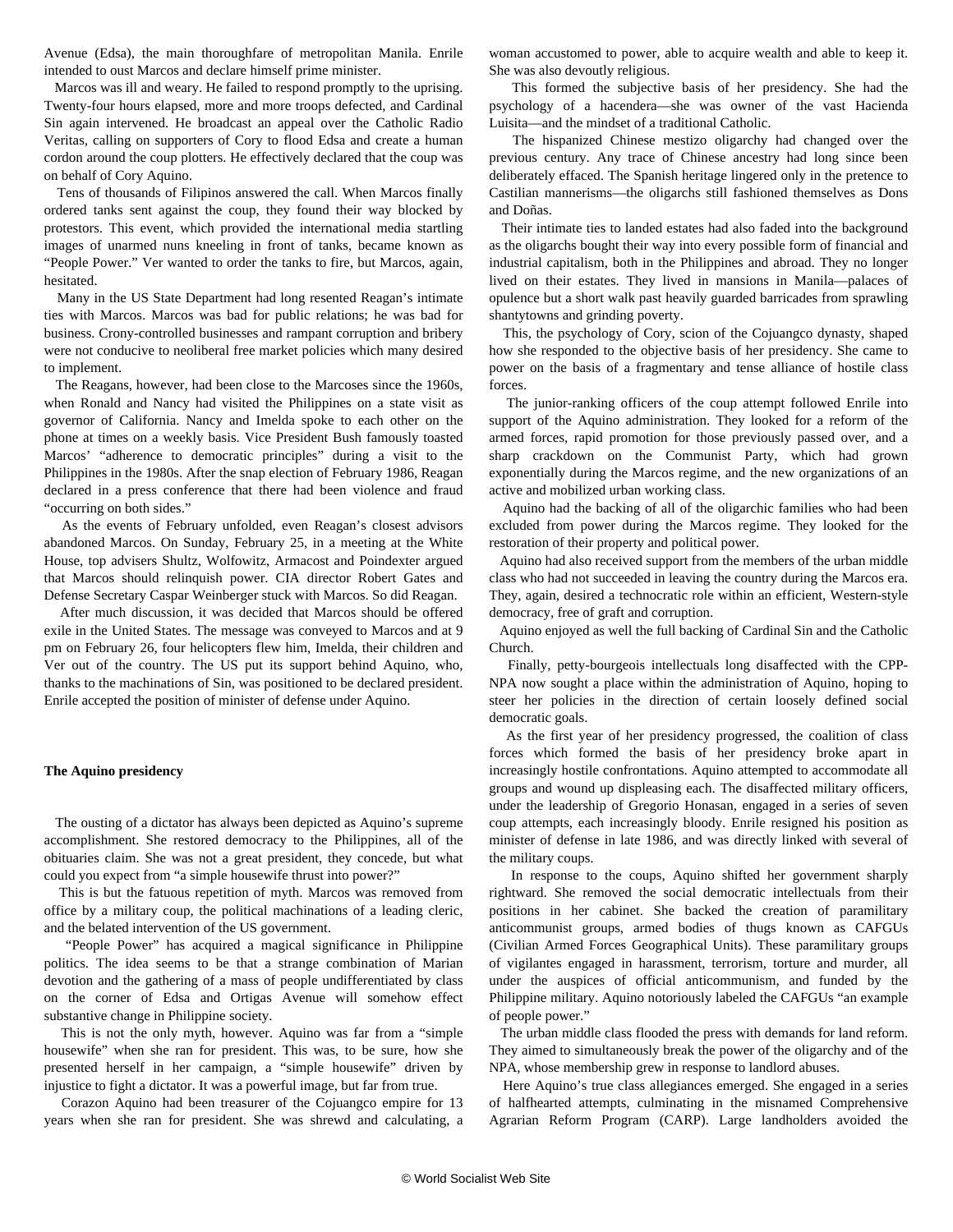redistribution of their land to tenants under this law by either reclassifying their land as commercial or industrial land, or by changing the ownership of the land to joint stock ownership and distributing a small portion of the shares to the tenant farmers.

 The Cojuangcos did both with their land. They reclassified a portion of it and placed the rest under joint stock ownership. Cory kept the family hacienda. The urban middle class was thus gradually disillusioned with Aquino as well.

 On January 22, 1987, a group of 10,000 peasants marched across Mendiola Bridge to demand genuine land reform from the Aquino administration. Security forces opened fire, killing thirteen and injuring fifty. This became known as the Mendiola massacre. It embodied the increasingly callous attitude of Aquino and her willingness to defend the interests of the oligarchy with violence.

 National elections were held in May, 1987. Of the 200 seats in the House of Representatives, 169 went to representatives from dominant families. Of these, 102 were from the pre-1986 anti-Marcos movement, while 67 had been pro-Marcos. It was "a shake in the kaleidoscope of oligarchic power." (Benedict Anderson, "Cacique Democracy in the Philippines," in *The Spectre of Comparisons*, London, Verso, 1998, p. 222).

 Aquino began her time in office giving the impression that she might possibly oppose the extension of the US bases. By the time the lease came up for renewal in 1991, the Aquino government, in desperate need of funds, was eager to negotiate the renewal.

 Mount Pinatubo erupted in June, 1991, destroying Clark Airbase and making renewal a moot point. The Aquino administration negotiated the renewal of Subic naval base with American diplomats, but was unable get the renegotiated lease ratified in the Philippine Senate. The US Navy withdrew from the Philippines in 1992.

 Growing poverty and increasing class conflict marked the Aquino administration. Power outages and failures in telecommunications were endemic. Oligarchic politics continued. The election of 1992 saw, among other candidates, Danding Cojuangco, Imelda Marcos and Fidel Ramos run for office. Ramos won the presidency with a small plurality. The same political actors continued the same political machinations. Enrile is now Senate president; Gregorio Honasan, a senator.

#### **The CPP, bourgeois nationalism, and the two-stage theory of revolution**

 The eulogies in the Philippine media at the passing of Aquino stem from different sources. For some, their admiration of Cory is genuine, the result of historical miseducation. They see Aquino's ascension to power as a political immaculate conception. In commemorating her, they are celebrating a day when the Philippines occupied the international eye without embarrassment or scandal.

 For others, their fond farewell to Cory is an historically jaundiced recollection of past participation in events of importance. This is the empty and historically unfounded nostalgia of the petty bourgeoisie, impotent before the predations of the current president—Gloria Macapagal-Arroyo—a diminutive virago with dictatorial aspirations, a Marcos without talent or charisma.

 But for the Communist Party of the Philippines and its ilk, the eulogies offered upon the death of Aquino are but the continuation of the bankrupt policies based on the anti-Marxist two-stage theory of revolution.

 During the snap election of 1986, the CPP called upon the masses to passively abstain from participation. It put forward no alternative to Marcos or Aquino. Its call for a boycott placed the masses in the hands of the national bourgeoisie and Aquino.

 The CPP stated that there was no difference between Marcos and Aquino in the days leading up to the election. After Aquino took office, the CPP was eager to negotiate with Aquino, advocating "reconciliation" and a "coalition government" which, Joma Sison argued in a series of lectures in May 1986, would be "mutually advantageous" to "the Aquino government and the revolutionary forces."

 If this coalition government should fail, he continued, "Monopoly of political power by a new clique of big compradors and landlords subservient to US imperialism attended to by a retinue of fresh recruits from the middle class, and the use of the same military that had been used by the fallen fascist dictator to oppress the people, will serve only to hasten the possible return of the fascist dictatorship and the consequent victory of the armed revolutionary movement." Reimposition of the dictatorship would aid the victory of the revolution.

 Nick Beams, writing in 1987 in the *Workers News*, organ of the Socialist Labor League, predecessor of the Australian Socialist Equality Party, responded, "The politics of Sison and the CPP are a double dose of poison. On the one hand they promote illusions in the Aquino regime and then, when the danger of military dictatorship emerges, they disarm the working class with the theory that such a dictatorship will hasten the victory of the revolutionary forces."

 The movement of the masses at Edsa and the ousting of Ferdinand Marcos could have opened the way for a revolutionary movement of the working class to seize political power in the Philippines. What was needed was revolutionary leadership. The Communist Party of the Philippines first told the masses to abstain from participation and then, when the masses ignored the calls of the CPP for a boycott, the CPP attempted to subsume the working class under bourgeois leadership.

 The CPP adheres to the Stalinist two-stage theory of revolution. The tasks of the revolution in the Philippines, it claims, are national democratic, not socialist. The Philippines, according to the CPP, is a semifeudal, semi-colonial country, a backward status which has been imposed upon the Philippines by US imperialism. The national bourgeoisie must thus play a revolutionary role in the throwing off of imperialism and the industrialization and democratic development of the Philippines.

 The twentieth century is littered with examples of the tragic results of this policy. In 1925-1927, Stalin ordered the Chinese Communists to subordinate themselves to the national bourgeois Kuomintang. Chiang Kaishek, the leader of the Kuomintang, slaughtered the working class of Shanghai.

 In Indonesia in 1965, the Stalinist PKI collaborated with the national bourgeois administration of Sukarno on the basis of the two-stage theory of revolution. It was disarmed when Suharto seized power and proceeded to slaughter 500,000 to 1,000,000 PKI members. Similar bloody results followed from the same basic Stalinist policy in India, Sudan and Iraq and other countries in the post-World War II period. The two stage theory of revolution disarms the proletariat in the face of its class enemy, the bourgeoisie.

 The CPP thus desperately tries to find a bourgeois champion, one who will carry forward the "national democratic" revolution. In its rhetoric, prior to the election Aquino was no different from Marcos; during peace negotiations, she was a possible ally; when peace negotiations broke down, she was, once again, a fascist; now that she has died, what do they make of her?

 Joma Sison and other heads of the National Democratic Front, the legal front of the CPP, wrote on August 2, "Corazon Aquino was an outstanding and inspiring figure in the anti-fascist alliance against the Marcos dictatorship." The Kilusang Mayo Uno (KMU), the CPP's organization of labor unions, wrote: "She died as an ally of the Filipino people... [She] was part of the historical display of the power of the Filipino people's unity that was Edsa 1. Today we are called upon by